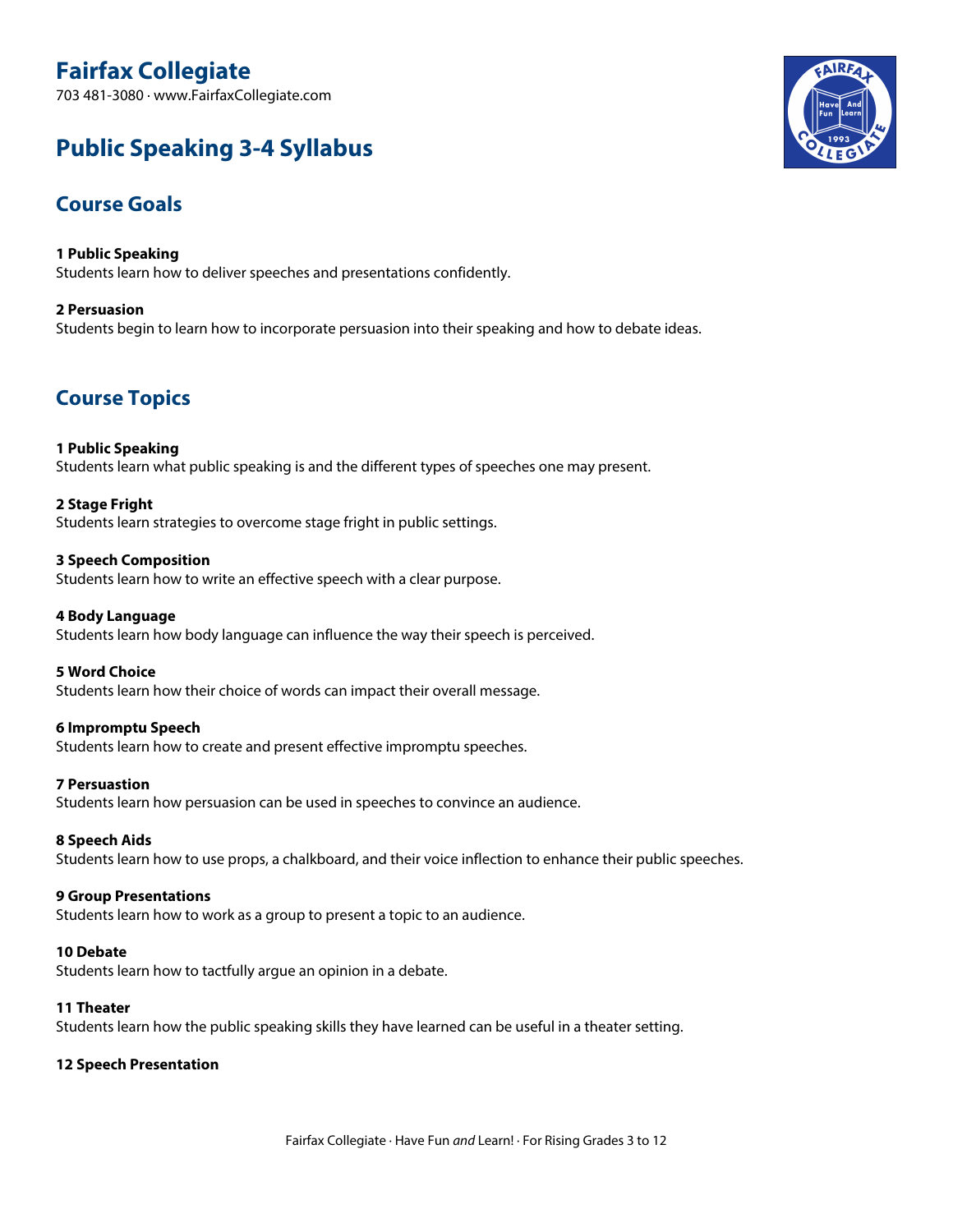Students present individual speeches they have written with research, using the techniques learned throughout the session.

## **Course Schedule**

## **Day 1**

## **Introduction to Public Speaking**

Students are introduced to each other and to the course material.

#### **Stage Fright**

Students learn techniques to overcome stage fright during public presentations.

#### **Storytelling**

Students become comfortable telling stories in a public setting.

## **Day 2**

#### **Types of Speeches**

Students learn different types of speeches that can be given, along with advantages and disadvantages for each type.

### **Speech Preparation**

Students learn how to construct a speech and then use these techniques to deliver a speech on a given topic.

## **Day 3**

#### **Body Language**

Students learn the impact that body language and eye contact can have on the effectiveness of a speech.

**Word Choice**

Students learn how their choice of words affects the quality of a public speech.

#### **Extemporaneous Speech**

Students prepare and deliver a speech using notecards with outlines.

#### **Day 4**

### **Impromptu Speech**

Students learn how to deliver a speech with minimal time to prepare.

## **Persuasive Speech**

Students learn how to use persuasion to convince others to take action.

#### **Inspirational Speech**

Students learn how to inspire others through various speech techniques.

## **Day 5**

#### **Speaking with Props**

Students learn how to use objects to enhance their speeches.

#### **Vocal Delivery**

Students learn how various aspects of their voice can affect the impact of a speech.

Fairfax Collegiate · Have Fun *and* Learn! · For Rising Grades 3 to 12